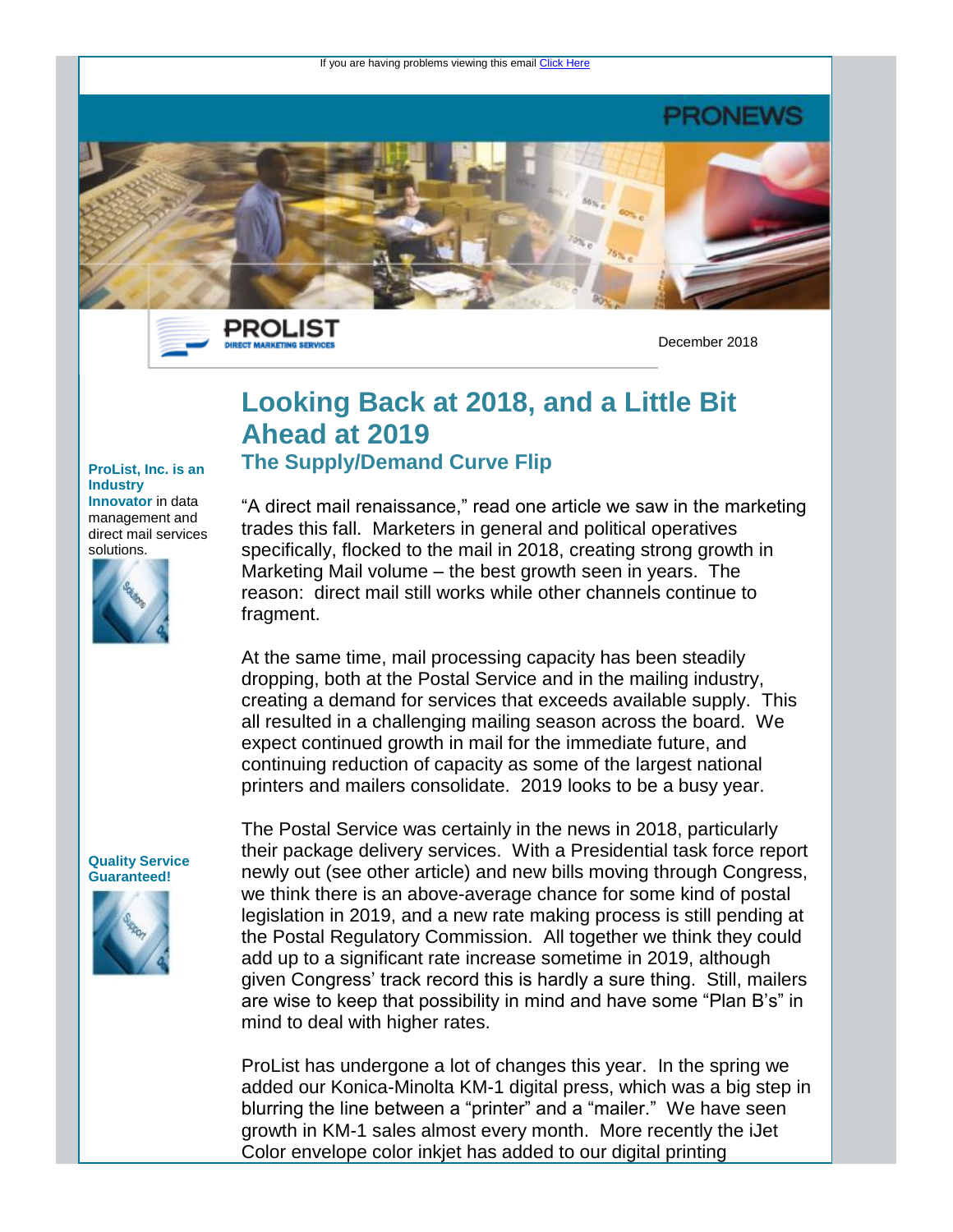capabilities. More inserting capacity, enhanced camera matching systems, and more robust bindery now put ProList in the vanguard of marketing service providers.

As we move into 2019, look to ProList as a complete solution to your direct marketing needs.

We wish you a happy and prosperous New Year!

#### **Contact Us Today!**

**Dave Lewis [dlewis@prolist.com](mailto:dlewis@prolist.com) 301 924-4545 [www.ProList.com](http://trk.publicaster.com/click/c2f1-yl3by-ilviyo-73hxxqp2/)**



# **Presidential Task Force on USPS Issues Report What does it all mean???**

The Presidential Task Force on the United States Postal System established by President Trump in April of this year issued its report on December 4. "*United States Postal Service: A Sustainable Path Forward*," was issued as a series of tweets from the Task Force's Twitter account @realtaskforce. OK, that last bit isn't true – but it would be great, wouldn't it?

The actual report is 74 pages of well thought analysis and recommendations for a sustainable path forward for the organization. In the end, it is another opinion – albeit a weighty one – in the discussion of what is next for the Postal Service. It joins two bills in Congress, and the well-financed opinions of many interest groups.

The report suggests some significant changes to the Postal Service business model while still recognizing the organization's key role in binding the Nation.

Some of the key points:

- According to the report, First-Class Mail is in an irreversible decline, due to changes in technology. Advertising mail is viewed as generally stable;
- The Postal Monopoly has lost a great deal of its relevance. Digital communications offer so many alternatives that mail is no longer an exclusive means of communications;
- The report suggests that "purely commercial" use of the mail, such as sending marketing mail, should be priced without a rate cap and with the aim of optimizing long term revenue. The general sense in the report is that such mail is generally "price-inelastic" – that mailers will mail roughly the same amount regardless of price (to a point) because it works;
- For non-commercial mail, consumer notices, and transactional mail, a rate cap would continue to be justified, given that this is considered "essential" mail;
- The report does not really distinguish between advertising mail and nonprofit mail, although it does recognize that direct mail